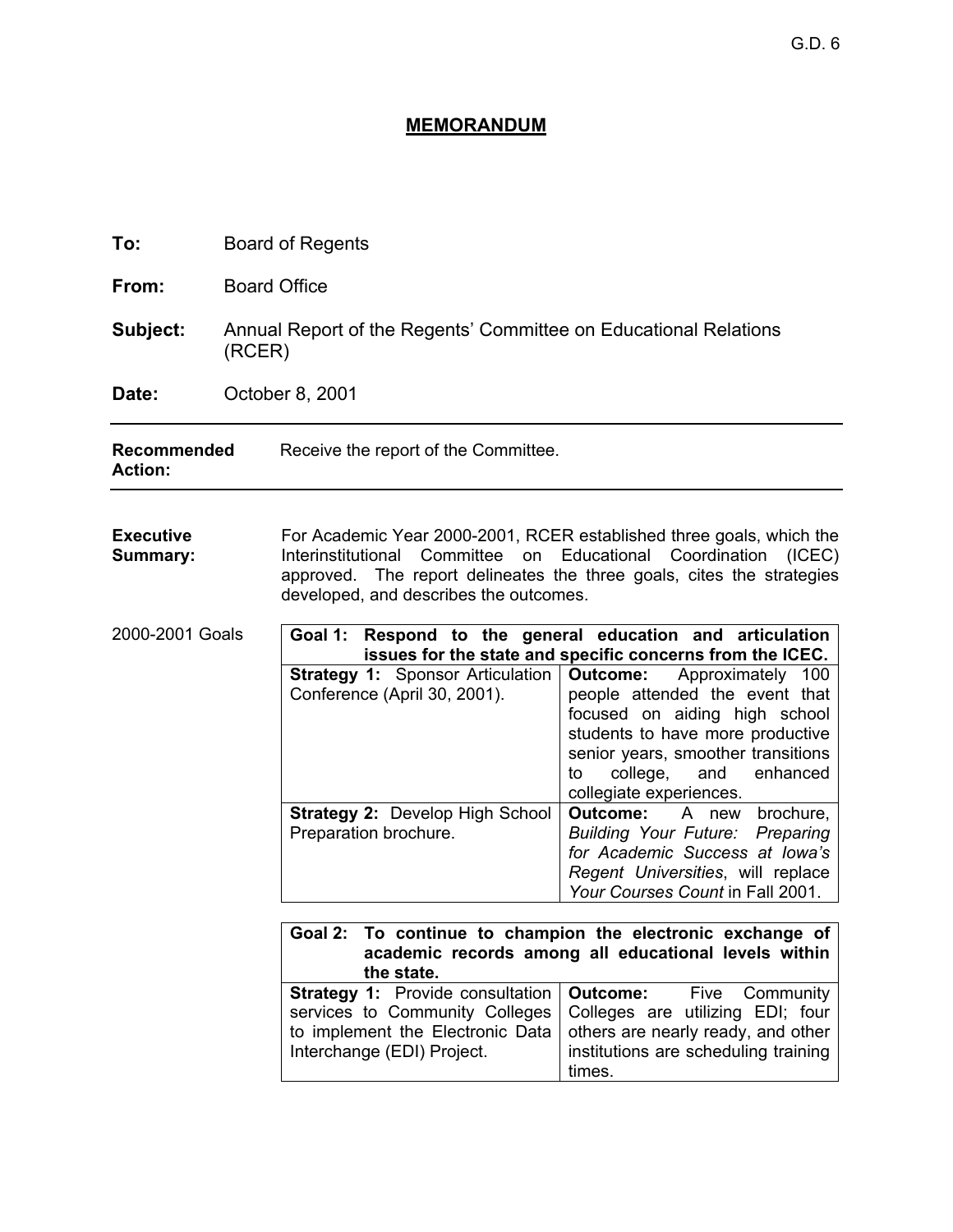| 2000-2001 Goals<br>(continued)           | Goal 3: To facilitate exchange visitations between and among<br>representatives of the lowa community colleges and<br><b>Regent universities.</b>                                                                                                                                                                                                                                                                                                                                                                                                                                                                                                                                                         |  |
|------------------------------------------|-----------------------------------------------------------------------------------------------------------------------------------------------------------------------------------------------------------------------------------------------------------------------------------------------------------------------------------------------------------------------------------------------------------------------------------------------------------------------------------------------------------------------------------------------------------------------------------------------------------------------------------------------------------------------------------------------------------|--|
|                                          | Visit Community<br><b>Strategy</b><br>$\cdot$ 1:<br><b>Outcome:</b> In process.<br>Colleges<br>to<br>help<br>with<br>EDI<br>implementation.<br><b>Strategy 2: Continue to discuss</b><br>Liaison<br><b>Outcome:</b><br><b>The</b><br>and refine<br>Articulation<br>Committee<br>related<br><b>issues</b><br>to<br>on<br>articulation.<br>Transfer<br>(LACTS)<br><b>Students</b><br>Committee.<br>comprised<br>οt<br>community colleges and Regent<br>university personnel, engaged in<br>the basic articulation<br>revising<br>agreement.                                                                                                                                                                 |  |
| 2001-2002 Goals                          | The annual report concludes with a list of RCER's four goals for<br>They are consistent with and supportive of efforts that<br>2001-2002.<br>envision a more "seamless education" system for lowans. The goals<br>are:<br>To continue discussion of alternative high school curriculum<br>$\bullet$<br>and to update the High School Preparation brochure.<br>To continue to explore seamless articulation strategies.<br>٠<br>To continue the work with high schools and community<br>$\bullet$<br>colleges regarding EDI transmission of educational records.<br>To respond to general education articulation issues.<br>$\bullet$                                                                      |  |
| <b>Link to</b><br><b>Strategic Plan:</b> | The work of the Regents' Committee on Educational Relations is closely<br>aligned with two Key Result Areas of the Board's Strategic Plan - 1.0.0.0,<br>Quality and 2.0.0.0, Access. More specifically, RCER's tasks are linked<br>to:<br>Action Step 4.4.2.3 Explore opportunities for partnerships among<br>$\bullet$<br>the Regent institutions and with other sectors of education, and to<br>some extent,<br>Action Step 2.1.2.2 Increase collaboration and cooperation with<br>other sections of postsecondary education in marketing efforts.                                                                                                                                                      |  |
| <b>Background:</b>                       | The Procedural Guide lists these functions for RCER:<br>To establish closer relationships and cooperation with post-high<br>school institutions in the state.<br>To facilitate articulation between and among secondary schools<br>$\bullet$<br>and colleges in the state.<br>To determine the acceptability of credit from nonpublic lowa<br>٠<br>colleges not fully accredited by the regional accreditation<br>association.<br>To develop procedures for the validation or acceptance of credit in<br>$\bullet$<br>instances other than those delineated herein.<br>To recommend for consideration by the Regents possible<br>$\bullet$<br>modifications in the general policy concerning admission of |  |